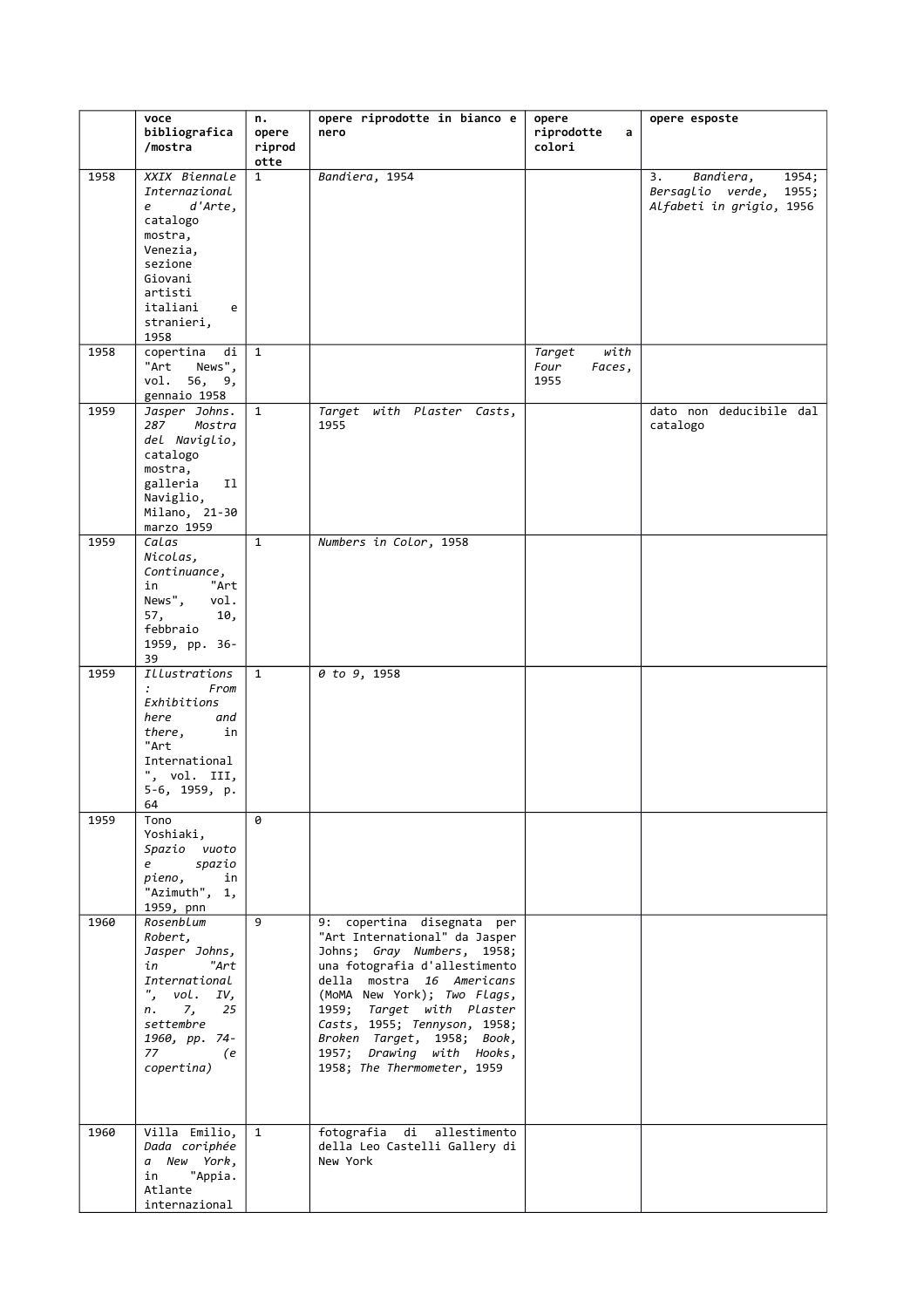|      | d'arte<br>e                                           |              |                                                         |                        |  |
|------|-------------------------------------------------------|--------------|---------------------------------------------------------|------------------------|--|
|      | nuova",<br>2,<br>gennaio 1960,                        |              |                                                         |                        |  |
|      | pnn                                                   |              |                                                         |                        |  |
| 1961 | La faccia più<br>giovane della<br>pittura             | $\mathbf{1}$ | ritratto di Johns di fronte a<br>una sua opera (Target) |                        |  |
|      | americana, in<br>"Almanacco<br>Letterario<br>Bompiani |              |                                                         |                        |  |
|      | 1962",<br>dicembre<br>1961, pnn                       |              |                                                         |                        |  |
| 1961 | Vivaldi                                               | $\mathbf{1}$ |                                                         | Untitled               |  |
|      | Cesare,                                               |              |                                                         | (opera<br>con          |  |
|      | Neodada,<br>novorealismo,                             |              |                                                         | righello<br>incollato) |  |
|      | neometafisica                                         |              |                                                         |                        |  |
|      | in                                                    |              |                                                         |                        |  |
|      | "Almanacco<br>Letterario                              |              |                                                         |                        |  |
|      | Bompiani                                              |              |                                                         |                        |  |
|      | 1962",                                                |              |                                                         |                        |  |
|      | dicembre                                              |              |                                                         |                        |  |
| 1961 | 1961, pp.<br>Premio<br>XII                            | $\mathbf{1}$ | Numero 3, 1961                                          |                        |  |
|      | Lissone,                                              |              |                                                         |                        |  |
|      | catalogo                                              |              |                                                         |                        |  |
|      | mostra,                                               |              |                                                         |                        |  |
|      | Palazzo<br>del<br>Centro<br>del.                      |              |                                                         |                        |  |
|      | Mobile,                                               |              |                                                         |                        |  |
|      | Lissone,                                              |              |                                                         |                        |  |
| 1961 | ottobre 1961<br>Alfieri                               | 0            |                                                         |                        |  |
|      | Bruno, Altri                                          |              |                                                         |                        |  |
|      | "simboli"                                             |              |                                                         |                        |  |
|      | dagli<br>Stati<br>Uniti,<br>in                        |              |                                                         |                        |  |
|      | "Metro",<br>2,                                        |              |                                                         |                        |  |
|      | 1961, pp. 93-                                         |              |                                                         |                        |  |
| 1961 | 94<br>"Cartoon<br>La                                  | 0            |                                                         |                        |  |
|      | painting"<br>di                                       |              |                                                         |                        |  |
|      | Perilli,<br>in                                        |              |                                                         |                        |  |
|      | "Metro",<br>3,<br>94-                                 |              |                                                         |                        |  |
|      | 1961, pp.<br>95                                       |              |                                                         |                        |  |
| 1962 | Vivaldi                                               | $\mathbf{1}$ | Flashlight                                              |                        |  |
|      | Cesare,<br>A<br>proposito di                          |              |                                                         |                        |  |
|      | nuova                                                 |              |                                                         |                        |  |
|      | figurazione,<br>in "Almanacco                         |              |                                                         |                        |  |
|      | Letterario                                            |              |                                                         |                        |  |
|      | Bompiani                                              |              |                                                         |                        |  |
|      | 1963",                                                |              |                                                         |                        |  |
|      | novembre<br>1962,<br>pp.                              |              |                                                         |                        |  |
|      | 184-193                                               |              |                                                         |                        |  |
| 1962 | Alfieri                                               | 0            |                                                         |                        |  |
|      | Bruno,<br>$U.S.A.:$ Verso                             |              |                                                         |                        |  |
|      | La fine della                                         |              |                                                         |                        |  |
|      | pittura                                               |              |                                                         |                        |  |
|      | "astratta"?,<br>"Metro",<br>in                        |              |                                                         |                        |  |
|      | 1,<br>4/5,                                            |              |                                                         |                        |  |
|      | maggio 1962,                                          |              |                                                         |                        |  |
|      | pp. 4-13                                              |              |                                                         |                        |  |
| 1962 | Dorfles<br>Gillo, Jasper                              | 0            |                                                         |                        |  |
|      | Johns e Lo                                            |              |                                                         |                        |  |
|      | "hand-made                                            |              |                                                         |                        |  |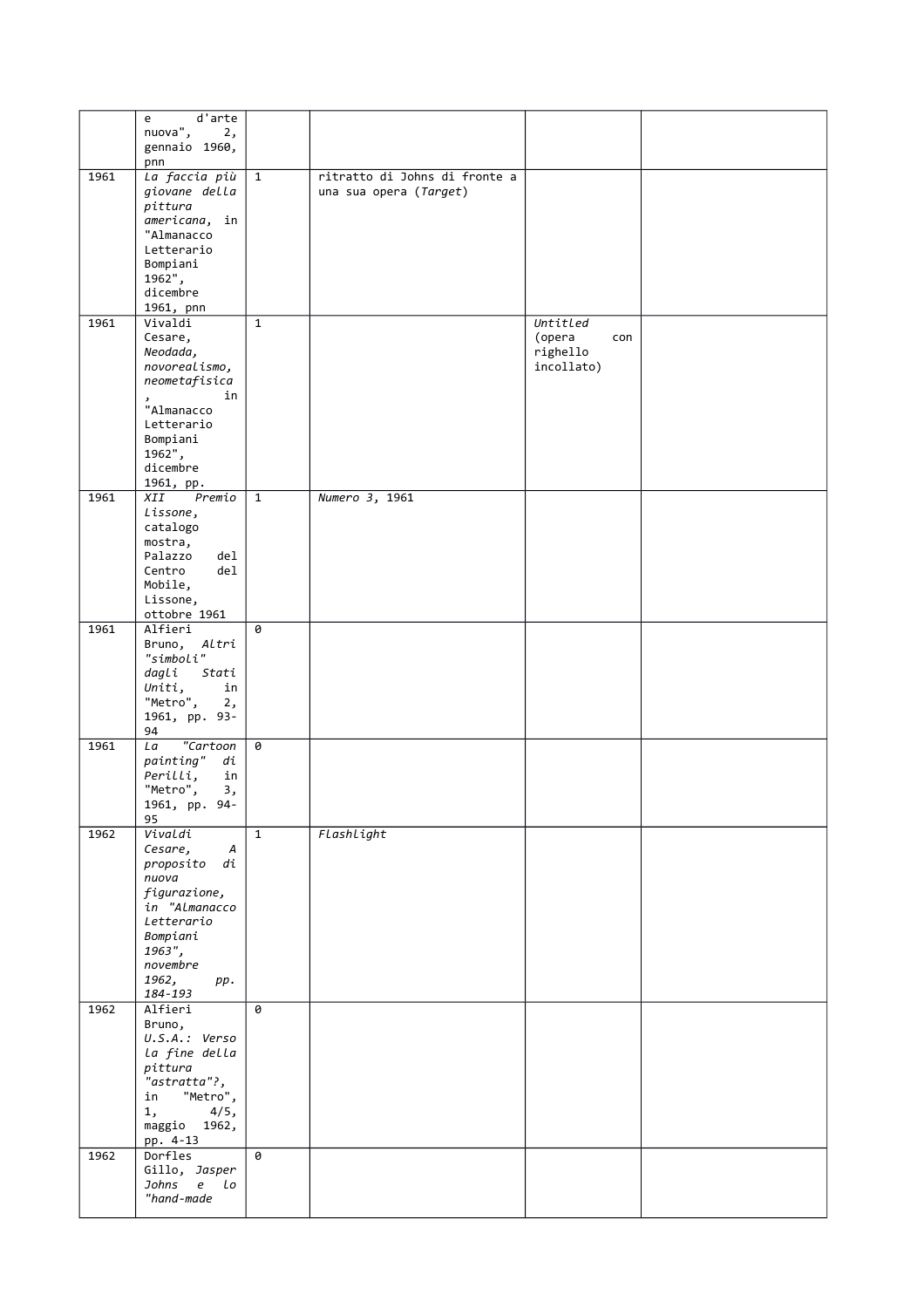| 1962 | ready-made<br>object"<br>(il<br>"ready-made<br>fatto<br>a a<br>mano"),<br>in<br>"Metro", 4-5,<br>maggio 1962,<br>pp. 80-81<br>Pubblicità<br>della<br>Leo | $\mathbf{1}$ | Painted Bronze, 1960                                                                                                                                                                                                                                                                                                                                                                                                                                                                                                                                                                                                                                                                                               |                                                                                                                                                          |    |
|------|----------------------------------------------------------------------------------------------------------------------------------------------------------|--------------|--------------------------------------------------------------------------------------------------------------------------------------------------------------------------------------------------------------------------------------------------------------------------------------------------------------------------------------------------------------------------------------------------------------------------------------------------------------------------------------------------------------------------------------------------------------------------------------------------------------------------------------------------------------------------------------------------------------------|----------------------------------------------------------------------------------------------------------------------------------------------------------|----|
|      | Castelli<br>Gallery<br>di<br>New York, in<br>"Metro", 4-5,<br>maggio 1962,<br>pnn                                                                        |              |                                                                                                                                                                                                                                                                                                                                                                                                                                                                                                                                                                                                                                                                                                                    |                                                                                                                                                          |    |
| 1962 | Steinberg<br>Leo,<br>Jasper<br>Johns,<br>in<br>"Metro", 4-5,<br>maggio 1962,<br>pp. 87-109                                                               | 23           | 1961;<br>ritratto<br>20:<br>Map,<br>fotografico di Jasper Johns;<br>Liar, 1961; Target with Four<br>Faces, 1955; Tennyson, 1958;<br>Highway, 1959; Large White<br>Flag, 1955; Coat Hanger,<br>1958; Gray Painting with<br>Ball, 1958; Drawer, 1957;<br>Good Time Charley, 1961;<br>Disappearance 2, 1961; Shade,<br>1959-1960; Bronze Flag, 1960;<br>Construction with<br>Piano,<br>1954; o through 9, 1960; o<br>through 9, 1961; Target with<br>Plaster Casts, 1955; Flag<br>above<br>White,<br>1954;<br>The<br>Critic Sees, 1961                                                                                                                                                                                | 3: Map, 1961;<br>Three<br>Flags,<br>1958;<br>Device<br>Circle, 1959                                                                                      |    |
| 1962 | Steinberg<br>Leo,<br>Jasper<br>Johns,<br>Editoriale<br>Metro,<br>Milano, 1962                                                                            | 33           | 28: ritratto fotografico di<br>Jasper Johns; Liar, 1961;<br>Gray Numbers, 1958; Coat<br>Hanger, 1958; Flag on Orange<br>Field,<br>1957; Target with<br>Four Faces, 1955; Large<br>White Flag, 1955; Target;<br>Target with Plaster Casts,<br>1955; Flag above White, 1954;<br>Drawer, 1957; Gray Painting<br>with Ball, 1958; Good Time<br>Charley, 1961; Disappearance<br>2, 1961; Painting with Two<br>Balls, 1960; Two Flags, 1960;<br>Shade,<br>1959-1960;<br>Bronze<br>1960;<br>Flaq,<br>Construction<br>with Piano, 1954; Highway,<br>1959; The Critic Sees, 1961;<br>Tennyson, 1958; 0 throug 9,<br>1960; 0 through 9, 1961; o<br>through 9, 1960;<br>Broken<br>Target, 1958; By the Sea,<br>1961; No, 1961 | Painted<br>5:<br>Bronze,<br>1960<br>(copertina);<br>Three Flags,<br>1958;<br>Device<br>Circle, 1959;<br>Black<br>Figure<br>5, 1960; False<br>Start, 1959 |    |
| 1963 | Bonicatti<br>Maurizio,<br>Mario<br>Schifano,<br>in<br>"D'Ars<br>Agency",<br>3,                                                                           | 0            |                                                                                                                                                                                                                                                                                                                                                                                                                                                                                                                                                                                                                                                                                                                    |                                                                                                                                                          |    |
| 1964 | 1963, p. 60<br>XXXII<br>Biennale<br>Internazional<br>d'Arte,<br>e<br>catalogo<br>mostra,                                                                 | $\mathbf{1}$ | Numeri a colori, 1958-1959                                                                                                                                                                                                                                                                                                                                                                                                                                                                                                                                                                                                                                                                                         |                                                                                                                                                          | 20 |